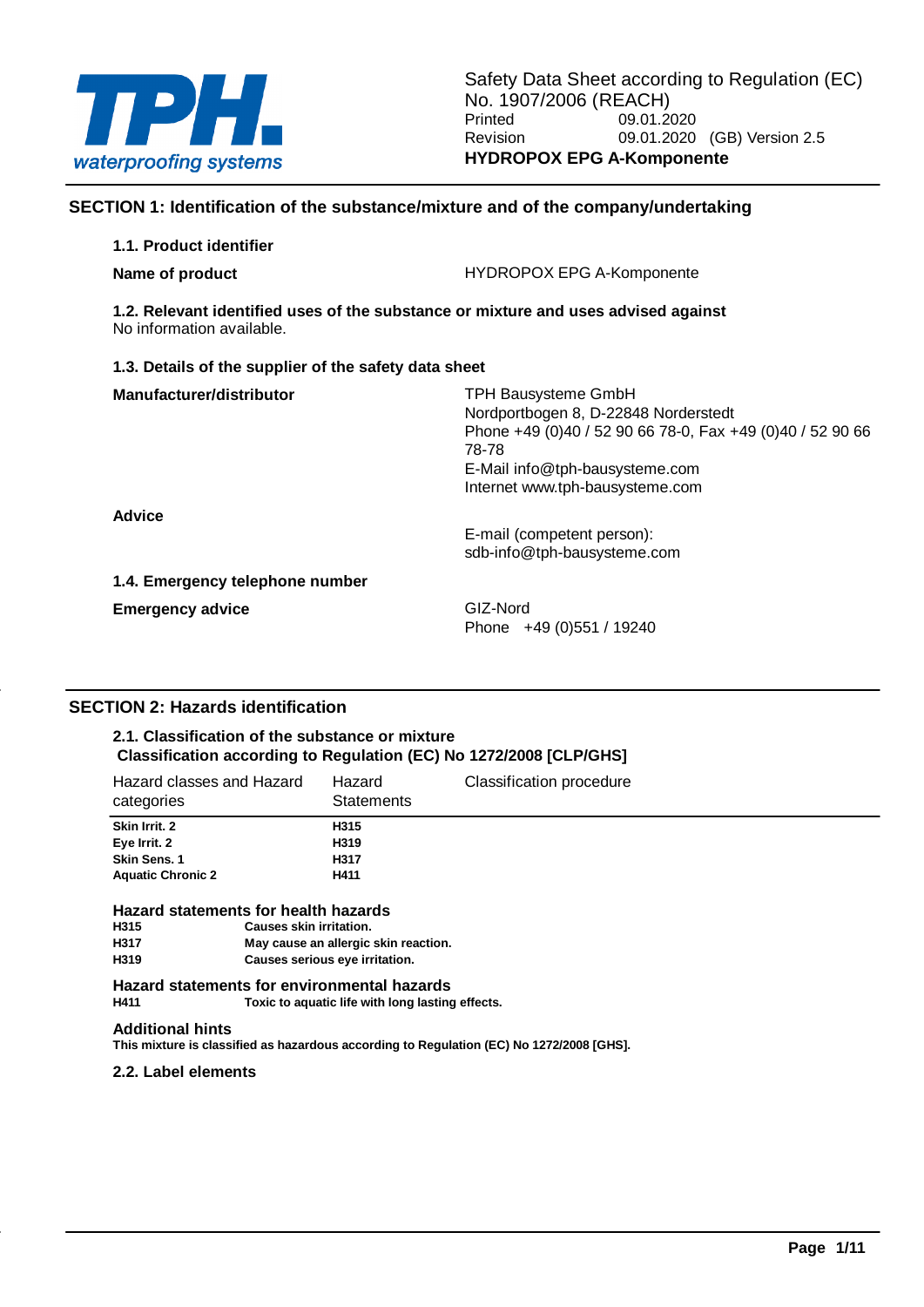

# **Labelling according to Regulation (EC) No 1272/2008 [CLP/GHS]**



**Signal word Warning**

#### **Hazard statements for health hazards**

**H315 Causes skin irritation. H317 May cause an allergic skin reaction. H319 Causes serious eye irritation.**

#### **Hazard statements for environmental hazards**

**H411 Toxic to aquatic life with long lasting effects.**

#### **Precautionary Statements**

#### **Prevention**

| <b>Doenoneo</b>          |                                                                                                                                 |
|--------------------------|---------------------------------------------------------------------------------------------------------------------------------|
| P <sub>261</sub><br>P280 | Avoid breathing dust/fume/gas/mist/vapours/spray.<br>Wear protective gloves/protective clothing/eye protection/face protection. |
|                          |                                                                                                                                 |

#### **Response**

| nesponse        |                                                                                     |
|-----------------|-------------------------------------------------------------------------------------|
| P302 + P352     | IF ON SKIN: Wash with plenty of water/soap.                                         |
| $P305 + P351 +$ | IF IN EYES: Rinse cautiously with water for several minutes. Remove contact lenses, |
| P338            | if present and easy to do. Continue rinsing.                                        |
| P333 + P313     | If skin irritation or rash occurs: Get medical advice/attention.                    |
| P337 + P313     | If eye irritation persists: Get medical advice/attention.                           |
|                 |                                                                                     |

#### **Hazardous ingredients for labeling**

reaction product: bisphenol-A-(epichlorhydrin) epoxy resin (number average molecular weight <= 700)

#### **Special rules for supplemental label elements for certain mixtures**

Contains epoxy constituents. May produce an allergic reaction.

#### **2.3. Other hazards**

No information available.

#### **SECTION 3: Composition/ information on ingredients**

# **3.1. Substances**

not applicable

# **3.2. Mixtures**

**Description** epoxide resin

#### **Hazardous ingredients**

| <b>CAS No</b> | EC No     | <b>Name</b>                                                             | Г%<br>weight] | <b>Classification according to</b><br>Regulation (EC) No 1272/2008 [CLP/<br><b>GHSI</b>                   |
|---------------|-----------|-------------------------------------------------------------------------|---------------|-----------------------------------------------------------------------------------------------------------|
| 9003-36-5     | 500-006-8 | bisphenol-F-epichlorohydrin resin, MM=<<br>700                          | $25 - 50$     | Eye Irrit. 2, H319 / Skin Irrit. 2, H315 /<br>Skin Sens. 1, H317 / Aquatic Chronic<br>2. H <sub>411</sub> |
| 1675-54-3     | 216-823-5 | 2,2'-[(1-methylethylidene)bis(4,1-<br>phenyleneoxymethylene)]bisoxirane | $50 - 100$    | Eye Irrit. 2, H319 / Skin Irrit. 2, H315 /<br><b>Skin Sens. 1, H317</b>                                   |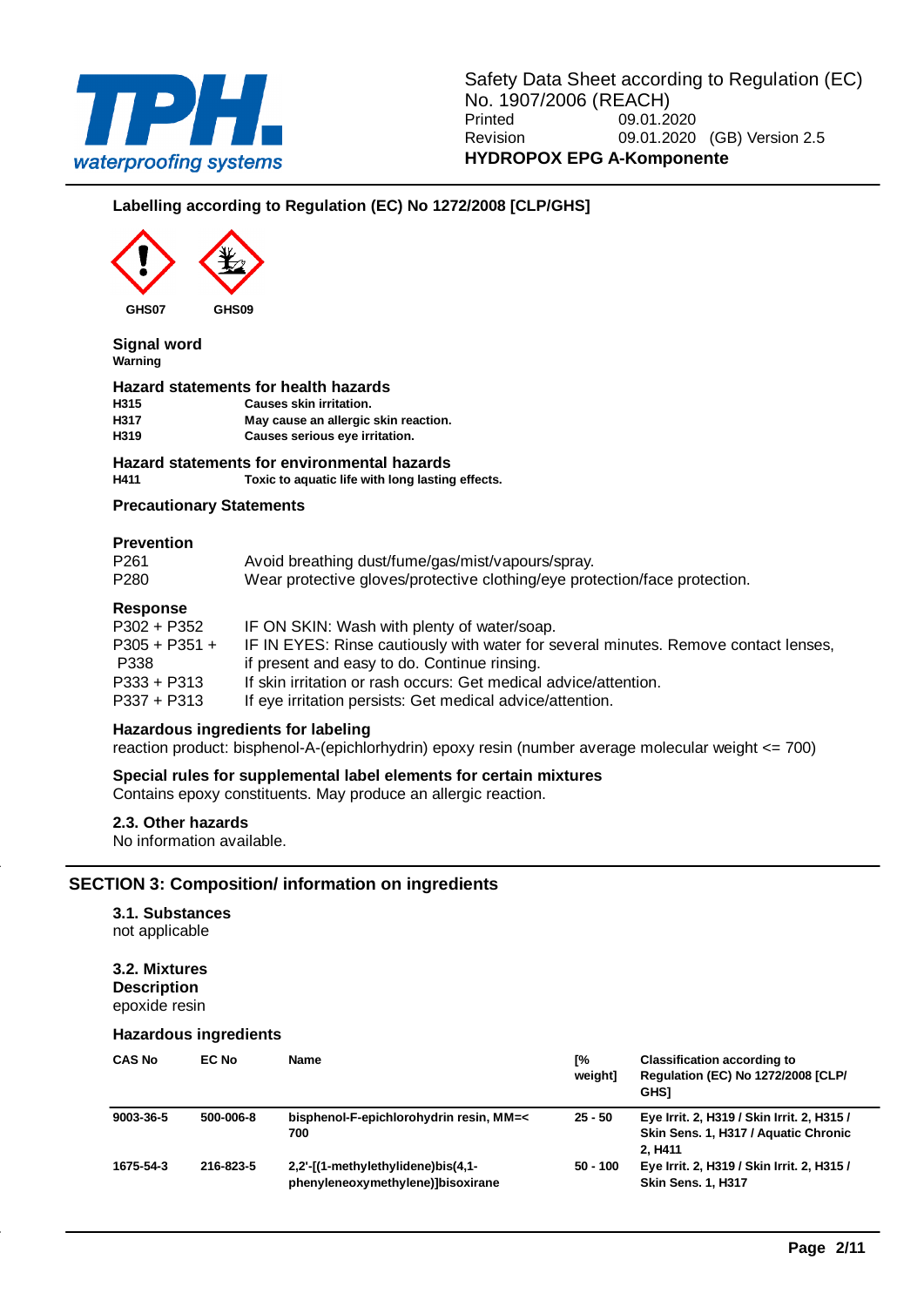

#### **Hazardous ingredients (continued)**

| <b>CAS No</b> | EC No       | <b>Name</b>                                                         | [%<br>weight] | <b>Classification according to</b><br><b>Regulation (EC) No 1272/2008 [CLP/</b><br><b>GHSI</b> |
|---------------|-------------|---------------------------------------------------------------------|---------------|------------------------------------------------------------------------------------------------|
| 68609-97-2    | 271-846-8   | Oxirane, mono[(C12-14-alkyloxy)methyl]<br>derivs.                   | $10 - 25$     | Skin Irrit. 2, H315 / Skin Sens. 1, H317                                                       |
| <b>REACH</b>  |             |                                                                     |               |                                                                                                |
| <b>CAS No</b> | <b>Name</b> |                                                                     |               | <b>REACH registration number</b>                                                               |
| 9003-36-5     |             | bisphenol-F-epichlorohydrin resin, MM=<700                          |               | 01-2119454392-40-xxxx                                                                          |
| 1675-54-3     |             | 2,2'-[(1-methylethylidene)bis(4,1-phenyleneoxymethylene)]bisoxirane |               | 01-2119456619-26-xxxx                                                                          |
| 68609-97-2    |             | Oxirane, mono[(C12-14-alkyloxy)methyl] derivs.                      |               | 01-2119485289-22-xxxx                                                                          |

# **SECTION 4: First aid measures**

# **4.1. Description of first aid measures**

#### **General information**

Remove contaminated soaked clothing immediately. If threatening unconsciousness,position and transport in recovery position In the event of persistent symptoms receive medical treatment. Take affected person into fresh air.

#### **In case of inhalation**

Ensure of fresh air.

In the event of symptoms refer for medical treatment.

#### **In case of skin contact**

In case of contact with skin wash off immediately with soap and water. Consult a doctor if skin irritation persists.

#### **In case of eye contact**

In case of contact with eyes rinse with plenty of water carefully. In the event of persistent symptoms seek medical treatment.

#### **In case of ingestion**

Do not induce vomiting. Call for a doctor immediately. Rinse out mouth and give plenty of water to drink.

#### **4.2. Most important symptoms and effects, both acute and delayed**

No information available.

### **4.3. Indication of any immediate medical attention and special treatment needed Treatment (Advice to doctor)**

Treat symptoms.

#### **SECTION 5: Firefighting measures**

#### **5.1. Extinguishing media**

**Suitable extinguishing media** Alcohol-resistant foam Dry powder Carbon dioxide Water spray jet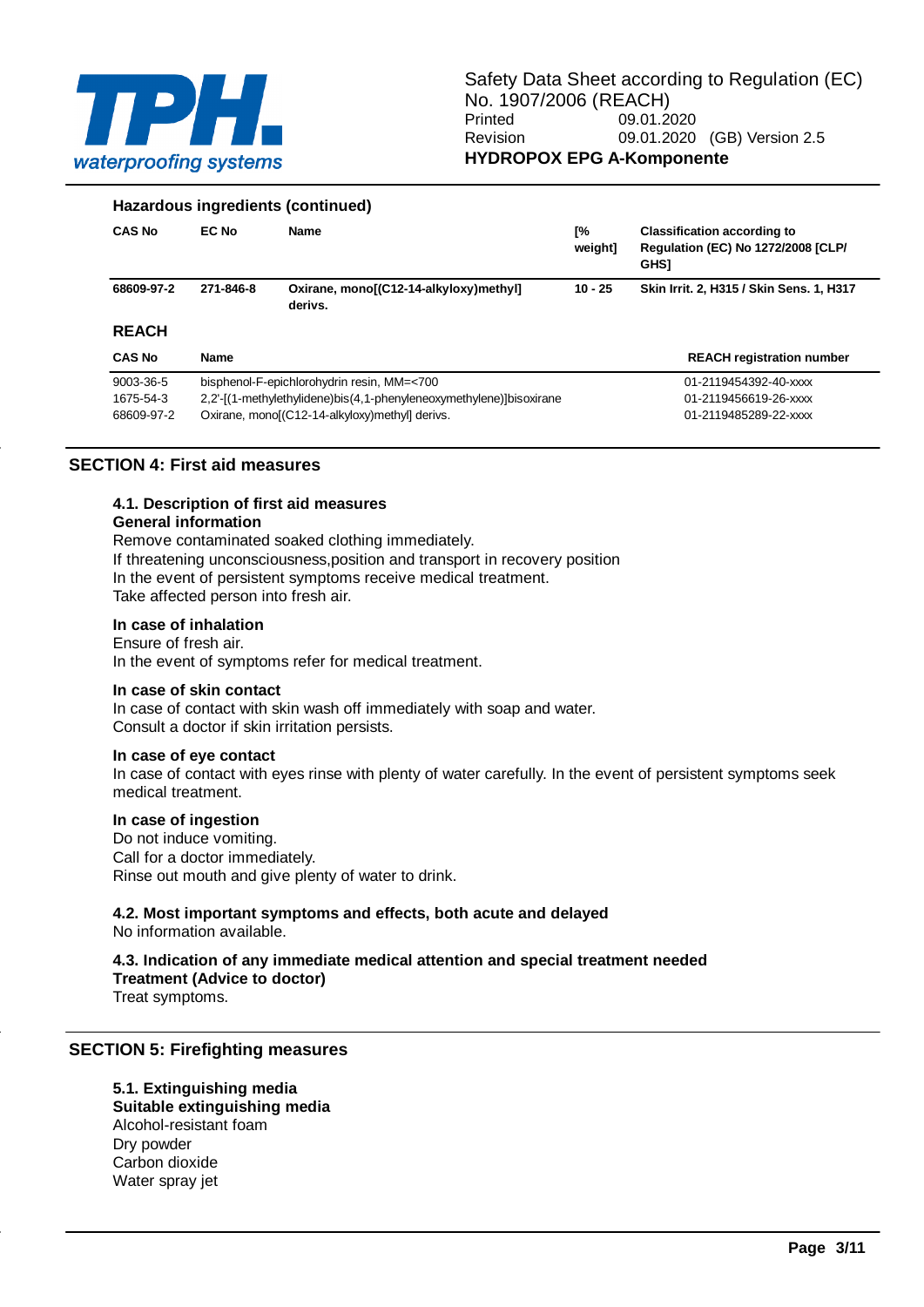

**Unsuitable extinguishing media** Full water jet

**5.2. Special hazards arising from the substance or mixture** No information available.

#### **5.3. Advice for firefighters**

**Special protective equipment for fire-fighters** Use breathing apparatus with independent air supply. Wear full protective clothing.

#### **Additional information**

Fire residues and contaminated firefighting water must be disposed of in accordance with the local regulations.

Collect contaminated firefighting water separately, must not be discharged into the drains.

### **SECTION 6: Accidental release measures**

#### **6.1. Personal precautions, protective equipment and emergency procedures**

**For non-emergency personnel**

Use personal protective clothing.

#### **6.2. Environmental precautions**

Do not discharge into the drains or bodies of water.. Do not discharge into the subsoil/soil.

#### **6.3. Methods and material for containment and cleaning up**

Take up with absorbent material (e.g. sand, kieselguhr, acid binder, general-purpose binder, sawdust). After taking up the material dispose according to regulation.

#### **Additional Information**

Informations for disposal see chapter 13.

**6.4. Reference to other sections**

No information available.

# **SECTION 7: Handling and storage**

# **7.1. Precautions for safe handling**

#### **Advice on safe handling**

Care for thoroughly room ventilation, if necessary use in well ventilated area with local exhaust ventilation at workplace.

# **General protective measures**

Avoid contact with eyes and skin

#### **Hygiene measures**

At work do not eat, drink and smoke. Remove soiled or soaked clothing immediately. Keep separated from food and feed. Wash hands before breaks and after work.

### **Advice on protection against fire and explosion**

No special measures necessary.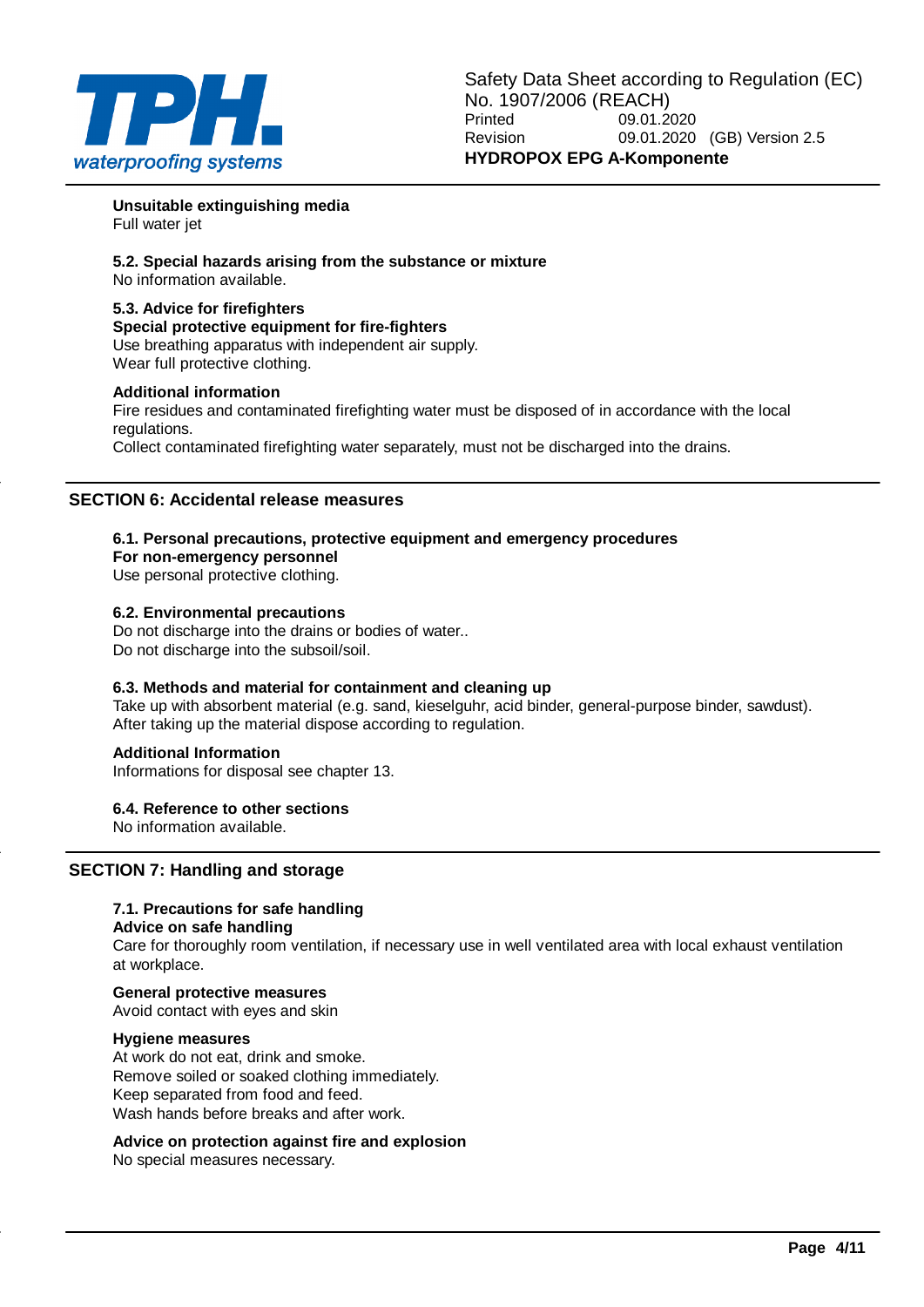

### **7.2. Conditions for safe storage, including any incompatibilities Requirements for storage rooms and vessels**

Provide floor with bunding. Prevent penetration into the ground.

Keep only in unopened original container.

# **Advice on storage compatibility**

no

# **Further information on storage conditions**

Store only in original container at cool and aired place. Protect from frost. Keep container dry and tightly closed.

# **Storage group** 10

# **7.3. Specific end use(s)**

No information available.

# **SECTION 8: Exposure controls/personal protection**

**8.1. Control parameters**

No information available.

# **8.2. Exposure controls**

**Respiratory protection** In case of insufficient ventilation or long-term effect use breathing apparatus. Short term: filter apparatus, combination filter A-P2

# **Hand protection**

Synthetic rubber gloves

**Eye protection** tightly fitting goggles

**Other protection measures** protective clothing

# **SECTION 9: Physical and chemical properties**

| 9.1. Information on basic physical and chemical properties<br>Appearance<br>liquid |                | Colour<br>light yellow |    | Odour<br>characteristic |        |
|------------------------------------------------------------------------------------|----------------|------------------------|----|-------------------------|--------|
| Odour threshold<br>not determined                                                  |                |                        |    |                         |        |
| Important health, safety and environmental information                             |                |                        |    |                         |        |
|                                                                                    | Value          | Temperature            | at | Method                  | Remark |
| pH value                                                                           | not applicable |                        |    |                         |        |
| Acid number                                                                        | not applicable |                        |    |                         |        |
| boiling range                                                                      | > 200 °C       |                        |    |                         |        |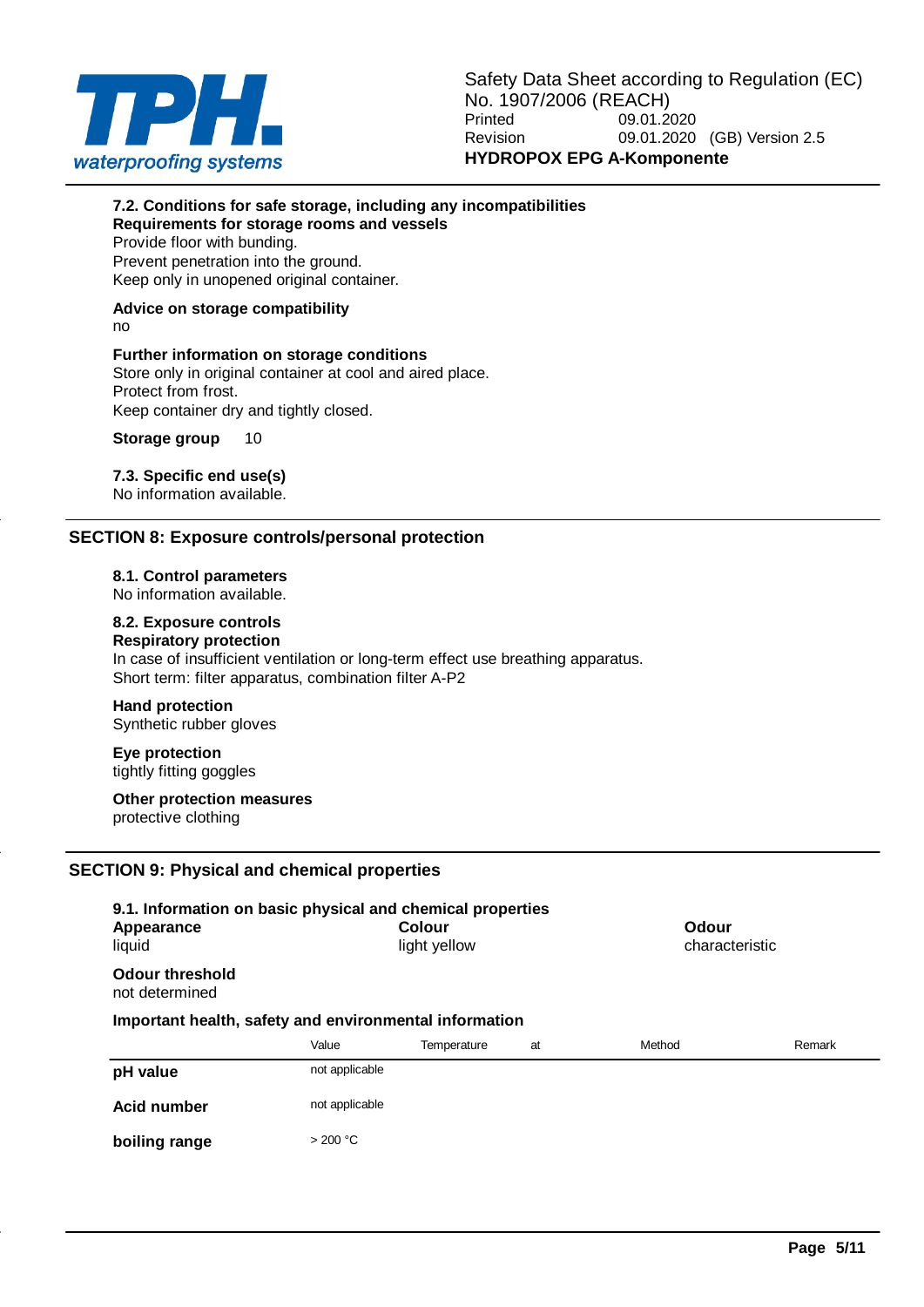

# Safety Data Sheet according to Regulation (EC) No. 1907/2006 (REACH)<br>Printed 09.01.2 09.01.2020 Revision 09.01.2020 (GB) Version 2.5 **HYDROPOX EPG A-Komponente**

|                                                         | Value                   | Temperature | at | Method                   | Remark                                 |
|---------------------------------------------------------|-------------------------|-------------|----|--------------------------|----------------------------------------|
| stock point                                             | $-5 °C$                 |             |    |                          |                                        |
| <b>Flash point</b>                                      | >100 °C                 |             |    |                          |                                        |
| Vapourisation rate                                      | not determined          |             |    |                          |                                        |
| Flammable (solid)                                       | not applicable          |             |    |                          |                                        |
| <b>Flammability (gas)</b>                               | not applicable          |             |    |                          |                                        |
| Ignition temperature                                    | >200 °C                 |             |    |                          |                                        |
| <b>Self ignition</b><br>temperature                     | no                      |             |    |                          |                                        |
| Lower explosion limit                                   | not applicable          |             |    |                          |                                        |
| <b>Upper explosion limit</b>                            | not applicable          |             |    |                          |                                        |
| Vapour pressure                                         | $< 2$ hPa               | 20 °C       |    |                          |                                        |
| <b>Relative density</b>                                 | ca. 1,13 g/cm3          | 23 °C       |    | <b>DIN EN ISO 2811-1</b> |                                        |
| <b>Bulk density</b>                                     | not applicable          |             |    |                          |                                        |
| <b>Vapour density</b>                                   | not determined          |             |    |                          |                                        |
| Solubility in water                                     |                         |             |    |                          | insoluble                              |
| Solubility/other                                        |                         |             |    |                          | Soluble in<br>aromatic<br>hydrocarbons |
| Partition coefficient n-<br>octanol/water (log P<br>O/W | not determined          |             |    |                          |                                        |
| <b>Decomposition</b><br>temperature                     | No data<br>available    |             |    |                          |                                        |
| <b>Viscosity dynamic</b>                                | ca. 735 -<br>1100 mPa*s | 23 °C       |    | <b>DIN EN ISO 2555</b>   |                                        |
| <b>Solvent separation test</b>                          | not determined          |             |    |                          |                                        |
| <b>Solvent content</b>                                  | 0%                      |             |    |                          |                                        |
| <b>Water content</b>                                    | not determined          |             |    |                          |                                        |
| <b>Solids content</b>                                   | not applicable          |             |    |                          |                                        |
| <b>Combustion value</b>                                 | not applicable          |             |    |                          |                                        |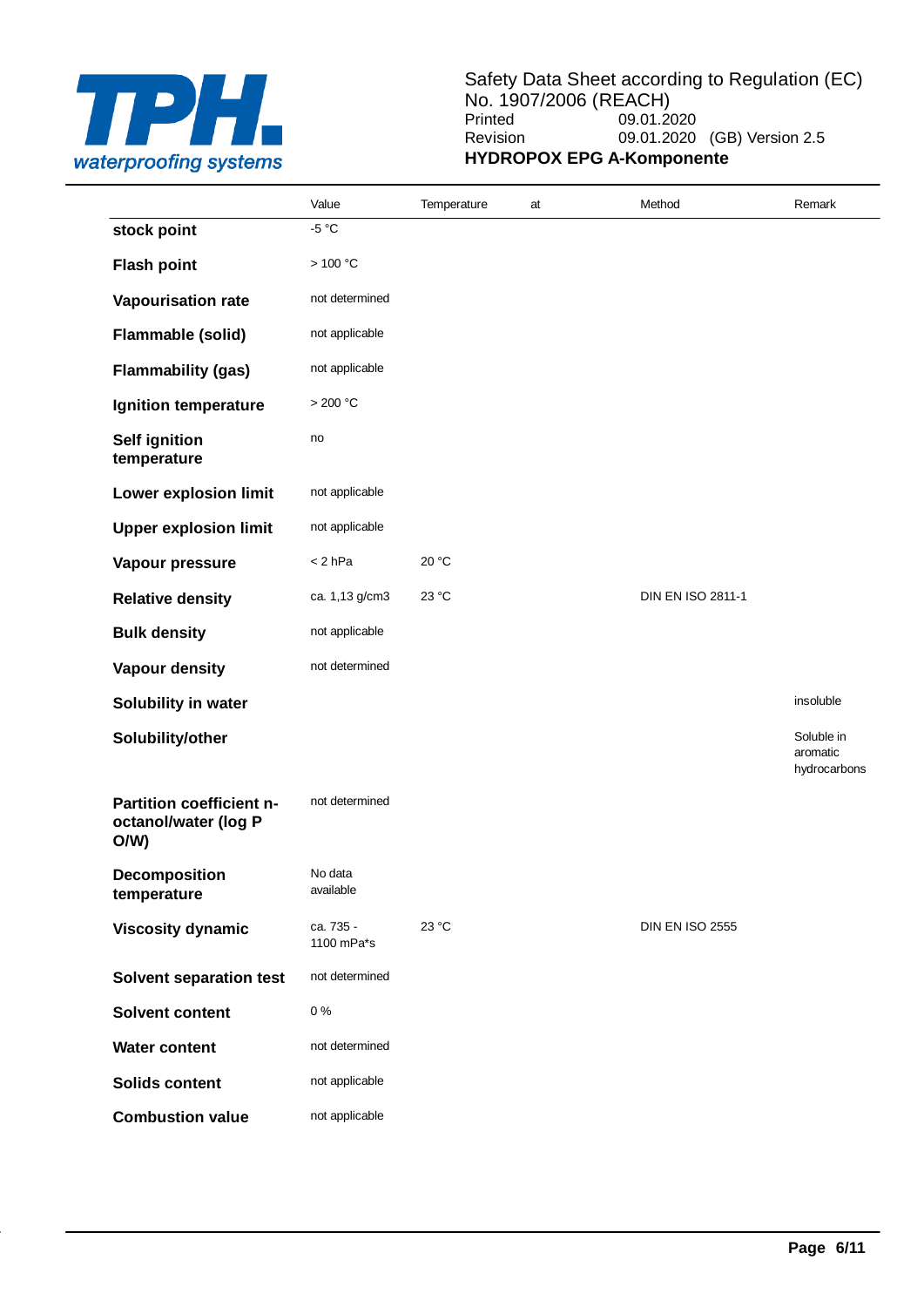

**Oxidising properties** no

**Explosive properties** no

**9.2. Other information** no

# **SECTION 10: Stability and reactivity**

**10.1. Reactivity** No information available.

**10.2. Chemical stability** No information available.

**10.3. Possibility of hazardous reactions** No information available.

**10.4. Conditions to avoid** If heating up polymerisation.

**10.5. Incompatible materials Substances to avoid**

Reactions with alcohols. Reactions with alkalies. Reactions with amines.

**10.6. Hazardous decomposition products** Irritant gases/vapours

# **Thermal decomposition**

Remark No decomposition if used as directed.

# **SECTION 11: Toxicological information**

### **11.1. Information on toxicological effects**

#### **Acute toxicity/Irritation/Sensitization**

|                          | Value/Validation | Species | Method | Remark                                     |
|--------------------------|------------------|---------|--------|--------------------------------------------|
| LD50 acute oral          | 15000 mg/kg      | rat     |        | Information concerns to main<br>component. |
| LD50 acute<br>dermal     | not determined   |         |        |                                            |
| LC50 acute<br>inhalation | not determined   |         |        |                                            |
| <b>Skin irritation</b>   | irritant         |         |        |                                            |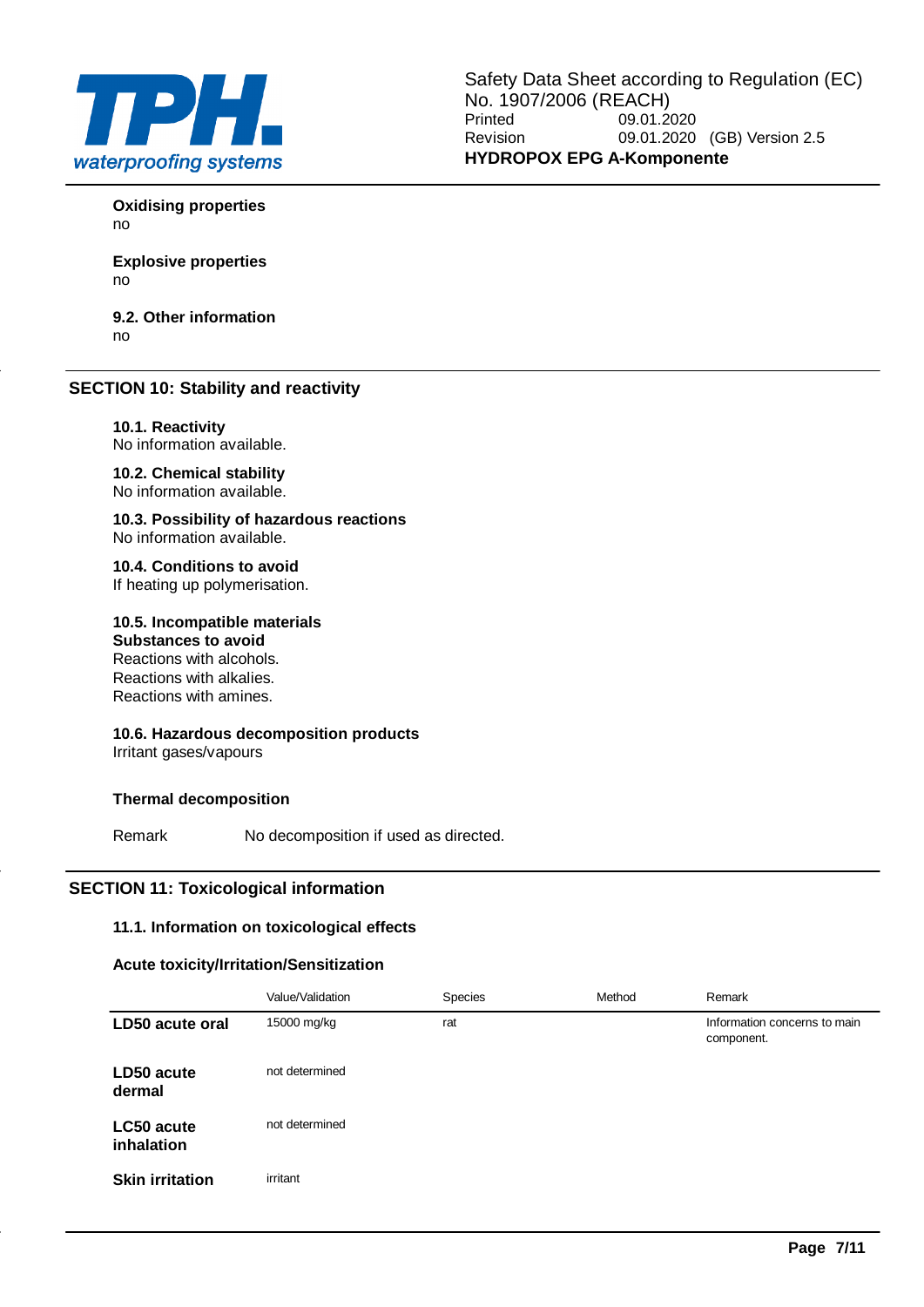

|                                               | Value/Validation | Species | Method | Remark |
|-----------------------------------------------|------------------|---------|--------|--------|
| <b>Eye irritation</b>                         | irritant         |         |        |        |
| <b>Skin sensitization</b>                     | sensitizing      |         |        |        |
| <b>Sensitization</b><br>respiratory<br>system | sensitizing      |         |        |        |

# **Subacute Toxicity - Carcinogenicity**

|                                                                         | Value          | Species                                                                                                                                            | Method | Validation |  |
|-------------------------------------------------------------------------|----------------|----------------------------------------------------------------------------------------------------------------------------------------------------|--------|------------|--|
| <b>Subacute</b><br><b>Toxicity</b>                                      | not determined |                                                                                                                                                    |        |            |  |
| <b>Subchronic</b><br><b>Toxicity</b>                                    | not determined |                                                                                                                                                    |        |            |  |
| <b>Chronic Toxicity</b>                                                 | not determined |                                                                                                                                                    |        |            |  |
| <b>Mutagenicity</b>                                                     | not determined |                                                                                                                                                    |        |            |  |
| <b>Reproduction-</b><br><b>Toxicity</b>                                 | not determined |                                                                                                                                                    |        |            |  |
| Carcinogenicity                                                         | not determined |                                                                                                                                                    |        |            |  |
| Specific target organ toxicity (single exposure)<br>No data available   |                |                                                                                                                                                    |        |            |  |
| Specific target organ toxicity (repeated exposure)<br>No data available |                |                                                                                                                                                    |        |            |  |
| <b>Aspiration hazard</b><br>No data available                           |                |                                                                                                                                                    |        |            |  |
| <b>Toxicity test (Additional information)</b><br>no                     |                |                                                                                                                                                    |        |            |  |
| <b>Experiences made from practice</b>                                   |                | Possible sensitization in case of persons suffering from hypersensitivity.<br>Frequent persistent contact with the skin may cause skin irritation. |        |            |  |
| <b>Additional information</b>                                           |                | The declarations of toxicology refer to main component.                                                                                            |        |            |  |

No information available.

### **12.2. Persistence and degradability**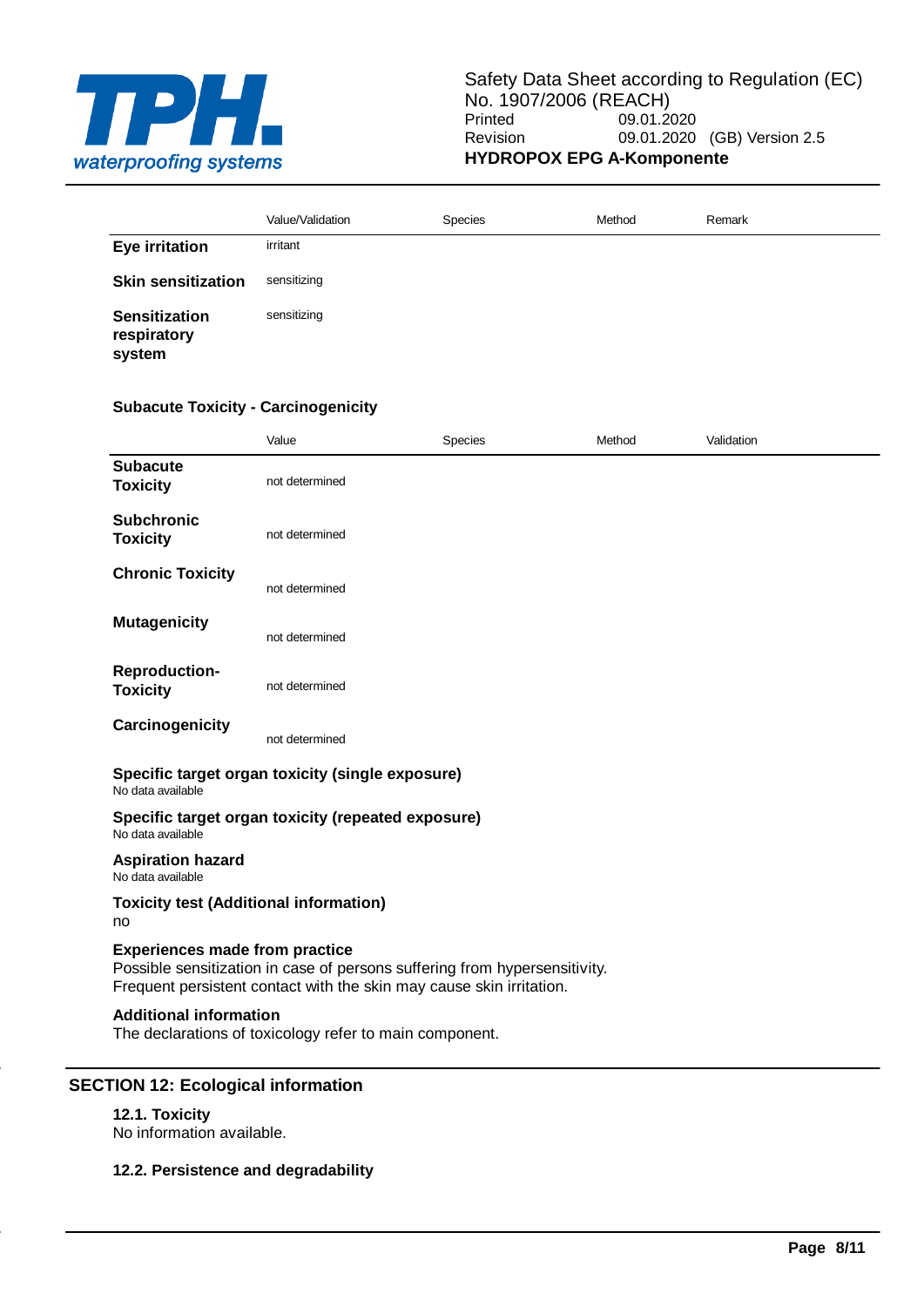

|                                                                            | Elimination rate | Method of analysis | Method | Validation             |
|----------------------------------------------------------------------------|------------------|--------------------|--------|------------------------|
| <b>Physico-</b><br>chemical<br>degradability                               | not determined   |                    |        |                        |
| <b>Biological</b><br>degradability                                         |                  |                    |        | Slightly biodegradable |
| Degradability                                                              | not determined   |                    |        |                        |
| <b>Biological</b><br>eliminability                                         | not determined   |                    |        |                        |
| Degradability<br>according to<br><b>WRMG</b>                               | not determined   |                    |        |                        |
| 12.3. Bioaccumulative potential<br>not determined                          |                  |                    |        |                        |
| 12.4. Mobility in soil<br>No data available                                |                  |                    |        |                        |
| 12.5. Results of PBT and vPvB assessment<br>No information available.      |                  |                    |        |                        |
| 12.6. Other adverse effects<br>Behaviour in sewage plant<br>not determined |                  |                    |        |                        |
| Respiration inhibition of activated sluge                                  | Value            | Method             | Remark |                        |
| <b>EC 50</b>                                                               | not determined   |                    |        |                        |
| Additional ecological information                                          | Value            | Method             | Remark |                        |
| <b>OC</b>                                                                  | not determined   |                    |        |                        |
| COD                                                                        | not determined   |                    |        |                        |
| <b>BOD</b>                                                                 | not determined   |                    |        |                        |

**Contains following heavy metals and compounds of the 76/464/EWG** no

#### **General regulation**

AOX not applicable

Toxic to fishes.

Product is not allowed to be discharged into aquatic environment, drains or sewage treatment plants. The information to ecology refers to main component.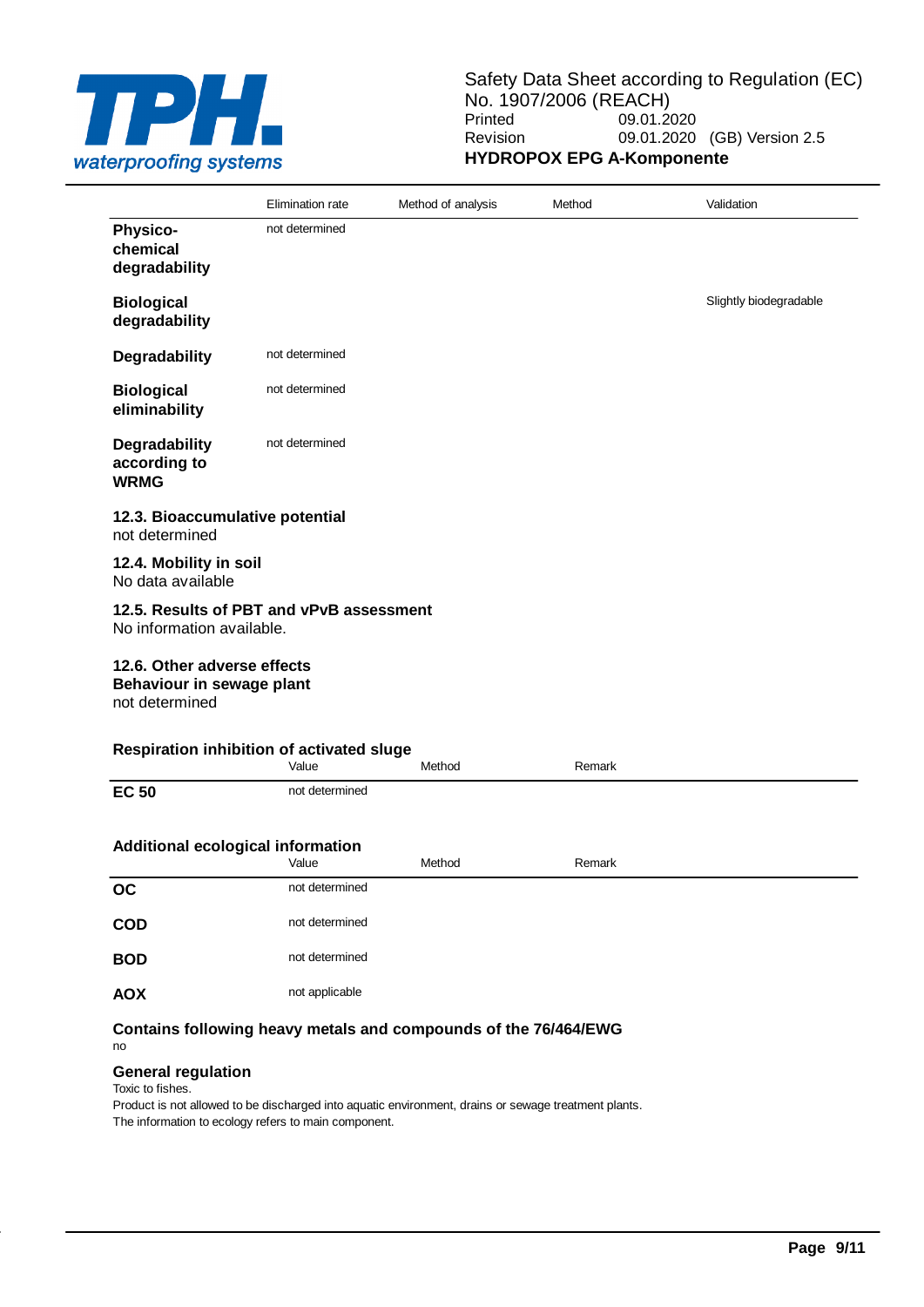

### **SECTION 13: Disposal considerations**

| 13.1. Waste treatment methods |                                                                                      |
|-------------------------------|--------------------------------------------------------------------------------------|
| Waste code No.                | Name of waste                                                                        |
| 08 01 11*                     | waste paint and varnish containing organic solvents or other hazardous<br>substances |
| 08 02 99                      | wastes not otherwise specified                                                       |

Wastes marked with an asterisk are considered to be hazardous waste pursuant to Directive 2008/98/EC on hazardous waste.

#### **Recommendations for the product**

In accordance with regulations for special waste, must be taken to a special waste disposal.

#### **Recommendations for packaging**

Contaminated packaging should be emptied as far as possible and after appropriate cleansing may be taken fot reuse.

Packaging that cannot be cleaned should be disposed of like the product.

#### **SECTION 14: Transport information**

|                                     | <b>ADR/RID</b>                                                                                                                                                                                    | <b>IMDG</b>                                                                                                                                                                                        | <b>IATA-DGR</b>                                                                                                                                                                        |
|-------------------------------------|---------------------------------------------------------------------------------------------------------------------------------------------------------------------------------------------------|----------------------------------------------------------------------------------------------------------------------------------------------------------------------------------------------------|----------------------------------------------------------------------------------------------------------------------------------------------------------------------------------------|
| 14.1. UN number                     | 3082                                                                                                                                                                                              | 3082                                                                                                                                                                                               | 3082                                                                                                                                                                                   |
| 14.2. UN proper shipping<br>name    | <b>ENVIRONMENTALLY</b><br><b>HAZARDOUS</b><br>SUBSTANCE, LIQUID,<br>N.O.S. (reaction<br>product: bisphenol-A-<br>(epichlorhydrin) epoxy<br>resin (number average<br>molecular weight $\leq$ 700)) | <b>ENVIRONMENTALLY</b><br><b>HAZARDOUS</b><br>SUBSTANCE, LIQUID, N.<br>O.S. (reaction product:<br>bisphenol-A-(epichlorhydrin)<br>epoxy resin (number<br>average molecular weight $\le$ =<br>700)) | Environmentally<br>hazardous substance,<br>liquid, n.o.s.<br>(reaction product:<br>bisphenol-A-<br>(epichlorhydrin)<br>epoxy resin (number<br>average molecular<br>weight $\leq$ 700)) |
| 14.3. Transport hazard<br>class(es) | 9                                                                                                                                                                                                 | 9                                                                                                                                                                                                  | 9                                                                                                                                                                                      |
| 14.4. Packing group                 | Ш                                                                                                                                                                                                 | Ш                                                                                                                                                                                                  | III                                                                                                                                                                                    |
| 14.5. Environmental<br>hazards      | No                                                                                                                                                                                                | No.                                                                                                                                                                                                | No                                                                                                                                                                                     |

**14.6. Special precautions for user** No information available.

**14.7. Transport in bulk according to Annex II of MARPOL 73/78 and the IBC Code** No information available.

**Land and inland navigation transport ADR/RID**

Hazard label(s) 9 tunnel restriction code E Classification code M6